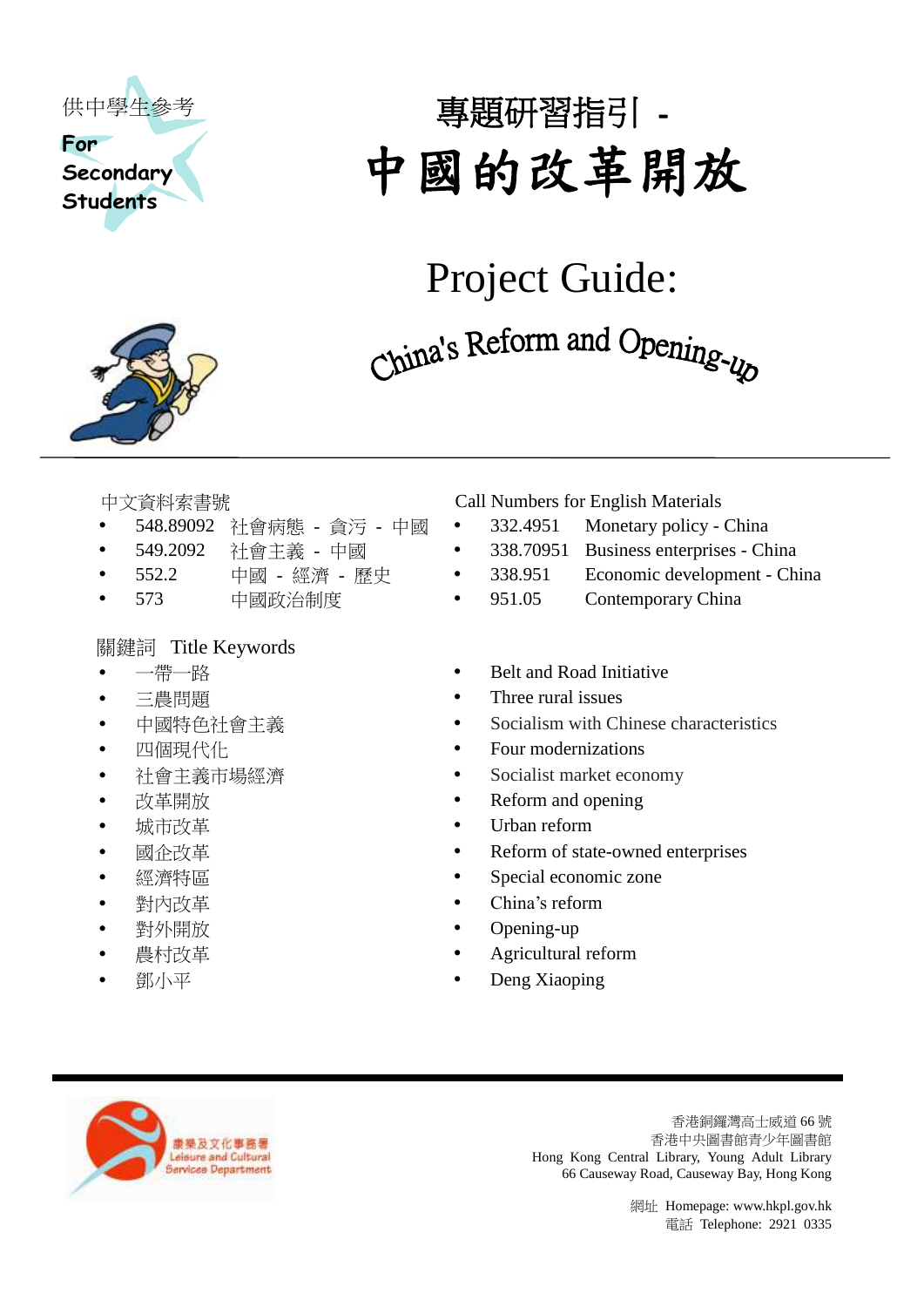### **1.** 書籍 **Books**

例子 Examples :

| 名稱<br><b>Title</b>                                                                                                                | 索書號<br>Call No.        | 位置<br>Location |
|-----------------------------------------------------------------------------------------------------------------------------------|------------------------|----------------|
| 改革開放和中國經驗 = Reform and opening up and China's experience<br>王偉光 著<br>北京 : 社會科學文獻出版社, 2014.                                        | 549.2092<br>1029       | <b>ALE</b>     |
| 改革開放經濟熱點問題研究文集<br>鍾曉兵 著<br>北京 : 中國經濟出版社, 2013.                                                                                    | 552.2<br>8267          | <b>ALE</b>     |
| 當代中國國情與政治制度<br>余非 編著<br>香港 : 三聯書店, 2014.                                                                                          | 573<br>8011            | YAL            |
| FAN, Zhiyong<br>China's opening-up : the impact on monetary policy choice<br>Singapore: Enrich Professional Pub., c2011.          | 332.4951<br><b>FAN</b> | <b>ALE</b>     |
| OSNOS, Evan<br>Age of ambition : chasing fortune, truth, and faith in the new China<br>New York: Farrar, Straus and Giroux, 2014. | 951.05<br><b>OSN</b>   | ALE            |

## **2.** 電子書 **e-Books**

例子 Examples :

| 改革開放口述史<br>歐陽淞, 高永中 主編<br>北京: 中國人民大學出版社, 2014.                                                                                 | 方正 Apabi<br>中文電子書              |
|--------------------------------------------------------------------------------------------------------------------------------|--------------------------------|
| 第三輪改革: 中國改革報告 2014<br>陳劍 主編<br>北京: 法律出版社, 2014.                                                                                | 方正 Apabi<br>中文電子書              |
| VOGEL, Ezra F.<br>Deng Xiaoping and the transformation of China<br>Harvard University Press, 2011.                             | ebrary<br>Academic<br>Complete |
| WONG, John and Bo, Zhiyue<br>Series on Contemporary China : China's Reform in Global<br>Perspective<br>World Scientific, 2010. | ebrary<br>Academic<br>Complete |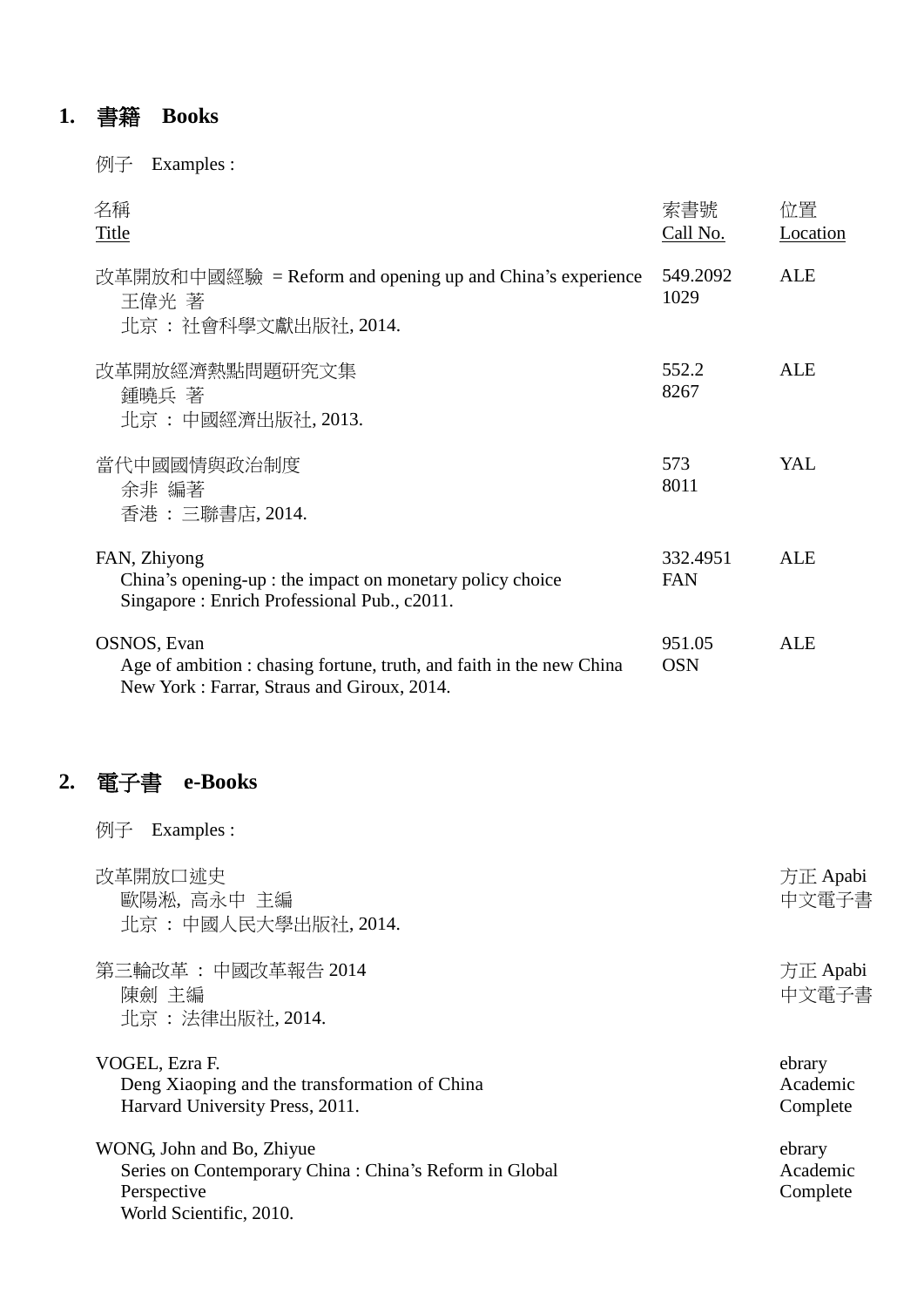#### **3.** 多媒體資料 **Multi-Media Materials**

例子 Examples :

| 鏗鏘集. 刀尖上跳舞 [錄影資料]<br>香港:香港電台電視部, 2013                                                                                                                                     | 548.89092<br>8820<br>DVD48883 | <b>MMIS</b> |
|---------------------------------------------------------------------------------------------------------------------------------------------------------------------------|-------------------------------|-------------|
| China's challenges. Season two. How modern is China? = 中國面臨的 951.06<br>挑戰. 第二季. 中國, 你怎樣現代化? [videorecording]<br>[Shanghai, China]: International Channel Shanghai, [2014] | CHI<br>DVD52394               | <b>MMIS</b> |

#### **4.** 剪報 **Newspaper Clippings**(慧科電子剪報 **WiseNews**)

例子 Examples :

"中國改革開放 30 多年 7 億多人脫貧" 2016-10-18, Shenzhen Evening News, A32, 中國時局

"改革開放以來歷屆六中全會定了哪些大事?" 2016-10-28, Xi Bu Business, A05, 聚焦十八屆六中全會 社論

"啟動改革開放探索新航程" 2016-09-01, Zhejiang Daily, 12, 機遇, By 王優玲

#### **5.** 電子資料庫 **e-Databases**

#### 資料庫: 中國期刊全文數據庫

例子 Examples :

"改革開放的歷史經驗對科技創新的啟迪" [山西科技](http://big5.oversea.cnki.net.ezproxy.hkpl.gov.hk/kns55/loginid.aspx?uid=&p=Navi%2FBridge.aspx%3FLinkType%3DBaseLink%26DBCode%3Dcjfd%26TableName%3DCJFDbaseinfo%26Field%3DBaseID%26Value%3DSXKJ), [Shanxi Science and Technology,](http://big5.oversea.cnki.net.ezproxy.hkpl.gov.hk/kns55/loginid.aspx?uid=&p=Navi%2FBridge.aspx%3FLinkType%3DBaseLink%26DBCode%3Dcjfd%26TableName%3DCJFDbaseinfo%26Field%3DBaseID%26Value%3DSXKJ) [2016](http://big5.oversea.cnki.net.ezproxy.hkpl.gov.hk/kns55/loginid.aspx?uid=&p=Navi%2FBridge.aspx%3FLinkType%3DIssueLink%26DBCode%3Dcjfd%26TableName%3DCJFDyearinfo%26ShowField%3Dcname%26Field%3DBaseID*year*issue%26Value%3DSXKJ*2016*02) 年 2 期

"從鄧小平文選看改革開放以來思想解放的發展歷程" [山東農業工程學院學報](http://big5.oversea.cnki.net.ezproxy.hkpl.gov.hk/kns55/loginid.aspx?uid=&p=Navi%2FBridge.aspx%3FLinkType%3DBaseLink%26DBCode%3Dcjfd%26TableName%3DCJFDbaseinfo%26Field%3DBaseID%26Value%3DSYNG), [Journal of Shandong Agriculture and Engineering University,](http://big5.oversea.cnki.net.ezproxy.hkpl.gov.hk/kns55/loginid.aspx?uid=&p=Navi%2FBridge.aspx%3FLinkType%3DBaseLink%26DBCode%3Dcjfd%26TableName%3DCJFDbaseinfo%26Field%3DBaseID%26Value%3DSYNG) [2016](http://big5.oversea.cnki.net.ezproxy.hkpl.gov.hk/kns55/loginid.aspx?uid=&p=Navi%2FBridge.aspx%3FLinkType%3DIssueLink%26DBCode%3Dcjfd%26TableName%3DCJFDyearinfo%26ShowField%3Dcname%26Field%3DBaseID*year*issue%26Value%3DSYNG*2016*02) 年 2 期

"新型城鎮化過程中農民工市民化問題" 企業導報, Guide to Business, 2016 年 11 期